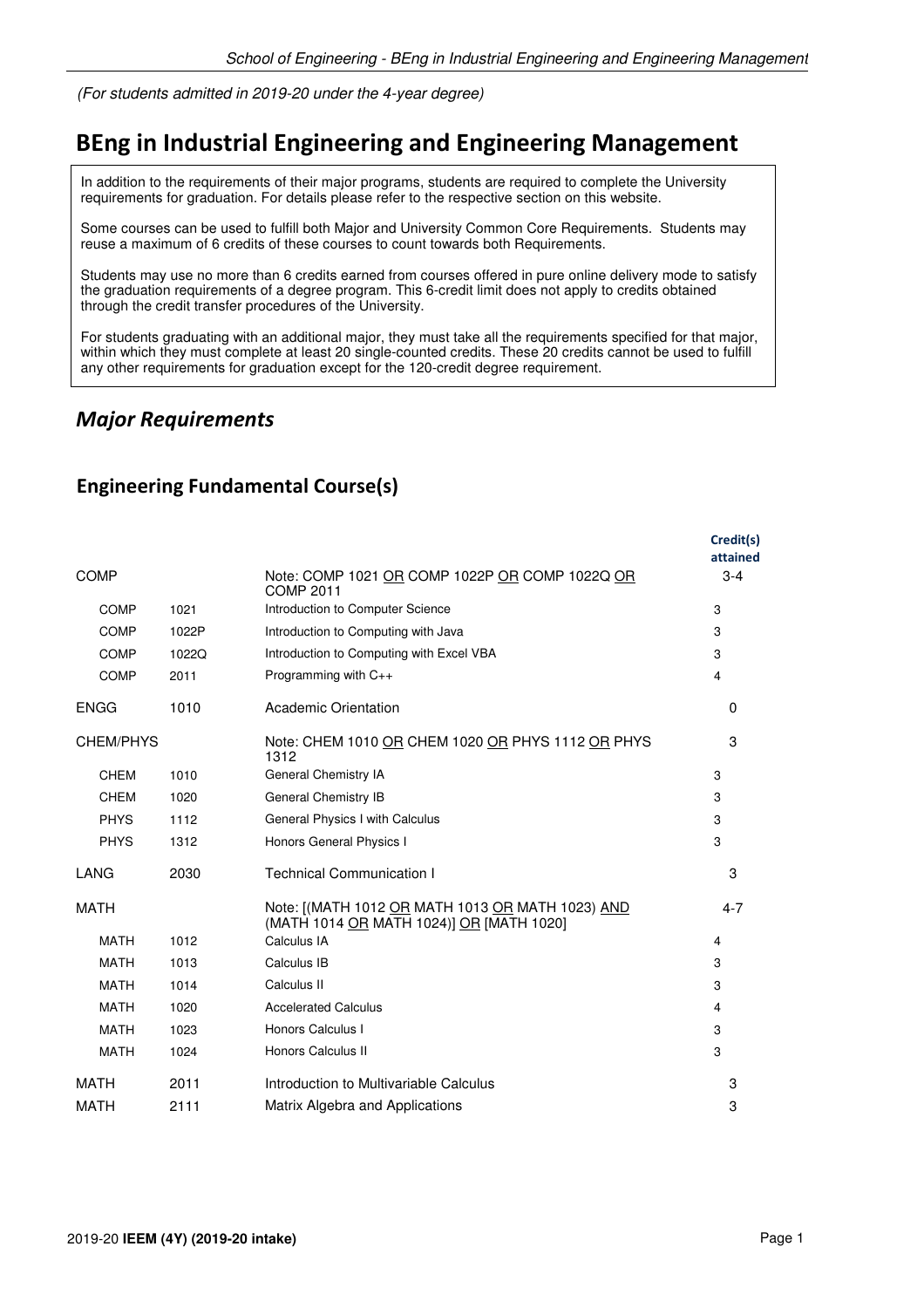| SENG        |      | Engineering Introduction course (If the students take an<br>introduction course included in their major, this course can be<br>counted towards their major requirement.) | $3 - 4$ |
|-------------|------|--------------------------------------------------------------------------------------------------------------------------------------------------------------------------|---------|
| <b>IEDA</b> | 2010 | Industrial Engineering and Decision Analytics                                                                                                                            | 3       |
| <b>IEDA</b> | 2200 | <b>Engineering Management</b>                                                                                                                                            | 3       |
| <b>BIEN</b> | 1010 | Introduction to Biomedical Engineering                                                                                                                                   | 3       |
| <b>CENG</b> | 1000 | Introduction to Chemical and Biological Engineering                                                                                                                      | 3       |
| <b>CIVL</b> | 1100 | Discovering Civil and Environmental Engineering                                                                                                                          | 3       |
| <b>COMP</b> | 1021 | Introduction to Computer Science                                                                                                                                         | 3       |
| <b>ELEC</b> | 1100 | Introduction to Electro-Robot Design                                                                                                                                     | 4       |
| <b>ELEC</b> | 1200 | A System View of Communications: from Signals to Packets                                                                                                                 | 4       |
| <b>ENGG</b> | 1100 | First Year Cornerstone Engineering Design Project Course                                                                                                                 | 3       |
| <b>ISDN</b> | 1002 | Redefining Problems for the Real Needs                                                                                                                                   | 3       |
| <b>ISDN</b> | 1006 | Human-centered Innovation                                                                                                                                                | 3       |
| <b>MECH</b> | 1901 | <b>Automotive Engineering</b>                                                                                                                                            | 3       |
| <b>MECH</b> | 1902 | Energy Systems in a Sustainable World                                                                                                                                    | 3       |
| <b>MECH</b> | 1905 | <b>Buildings for Contemporary Living</b>                                                                                                                                 | 3       |
| <b>MECH</b> | 1906 | Mechanical Engineering for Modern Life                                                                                                                                   | 3       |
| <b>MECH</b> | 1907 | Introduction to Aerospace Engineering                                                                                                                                    | 3       |
|             |      |                                                                                                                                                                          |         |

# **Required Course(s)**

|             |      |                                                                                           | Credit(s)<br>attained |
|-------------|------|-------------------------------------------------------------------------------------------|-----------------------|
| <b>IEDA</b> | 1010 | Academic and Professional Development I                                                   | $\Omega$              |
| <b>IEDA</b> | 1020 | Academic and Professional Development II                                                  | $\Omega$              |
| <b>IEDA</b> |      | Note: IEDA 1990 OR IEDA 1991                                                              | $\Omega$              |
| <b>IEDA</b> | 1990 | <b>Industrial Training</b>                                                                | 0                     |
| <b>IEDA</b> | 1991 | Industrial Experience                                                                     | 0                     |
| <b>IEDA</b> | 2520 | <b>Probability for Engineers</b>                                                          | 3                     |
| <b>IEDA</b> | 2540 | <b>Statistics for Engineers</b>                                                           | 3                     |
| <b>IEDA</b> | 3010 | <b>Prescriptive Analytics</b>                                                             | 3                     |
| <b>IEDA</b> | 3230 | <b>Engineering Economics and Accounting</b>                                               | 3                     |
| <b>IEDA</b> | 3250 | Stochastic Models                                                                         | 3                     |
| <b>IEDA</b> | 3300 | <b>Industrial Data Systems</b>                                                            | 3                     |
| <b>IEDA</b> | 4100 | <b>Integrated Production Systems</b>                                                      | 3                     |
| <b>IEDA</b> | 4130 | <b>System Simulation</b>                                                                  | 3                     |
| <b>IEDA</b> |      | Note: IEDA 4901 OR IEDA 4960 (Students taking the Research<br>Option must take IEDA 4901) | 6                     |
| <b>IEDA</b> | 4901 | <b>Final Year Thesis</b>                                                                  | 6                     |
| <b>IEDA</b> | 4960 | Industrial Engineering and Engineering Management Final Year Project                      | 6                     |
| <b>ENGG</b> | 2010 | <b>Engineering Seminar Series</b>                                                         | 0                     |
| <b>ECON</b> |      | Note: ECON 2103 OR ECON 2113                                                              | 3                     |
| <b>ECON</b> | 2103 | Principles of Microeconomics                                                              | 3                     |
| <b>ECON</b> | 2113 | Microeconomics                                                                            | 3                     |
| LANG        | 4032 | Technical Communication II for Industrial Engineering and<br><b>Decision Analytics</b>    | 3                     |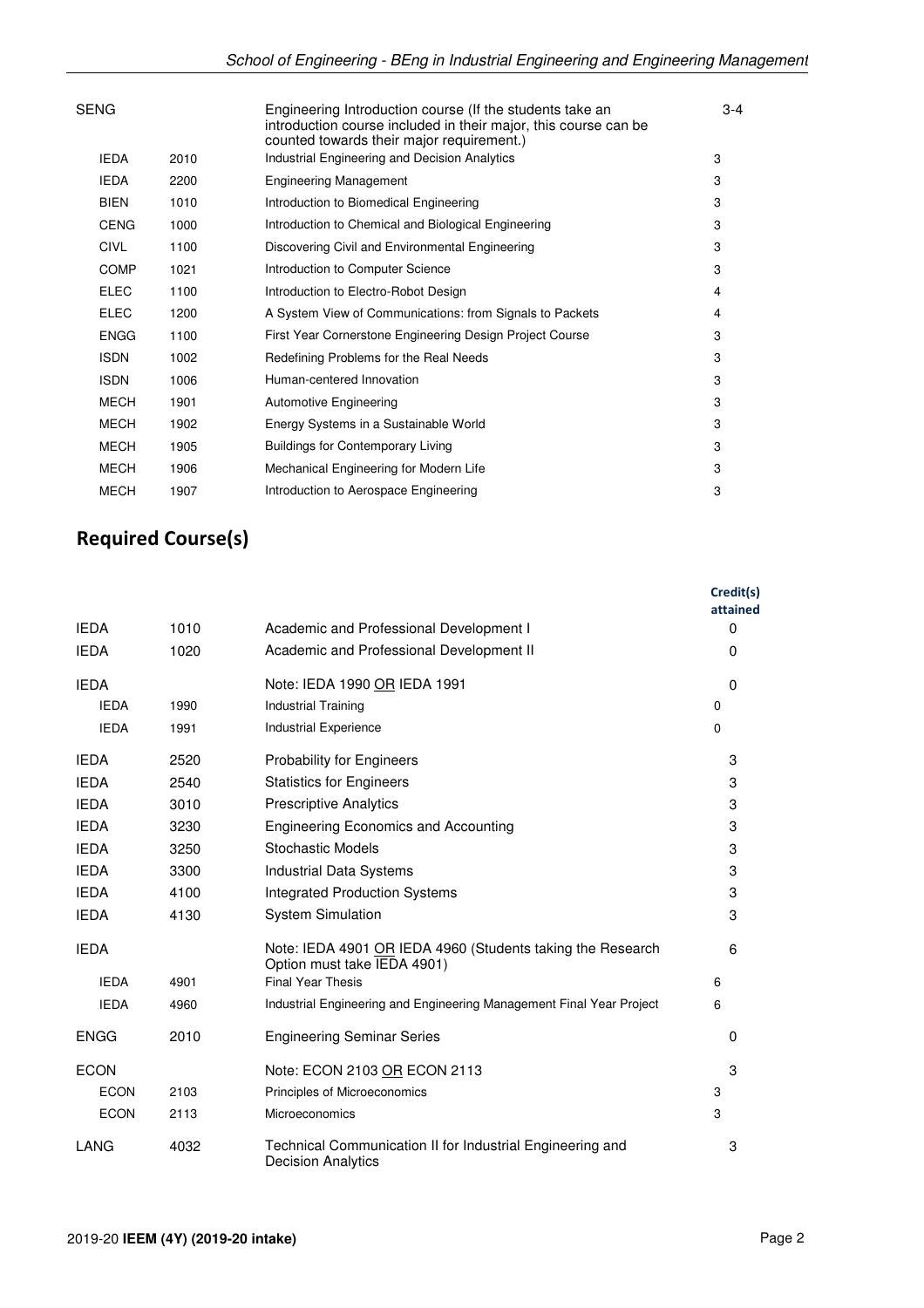## **Elective(s)**

| <b>IEDA</b>                        |      | Industrial Engineering Electives (Courses from the specified<br>elective list, of which at least 15 credits should be taken from 1<br>of the 2 areas and at least 6 credits outside that area.) | <b>Minimum</b><br>credit(s)<br>required<br>21 |
|------------------------------------|------|-------------------------------------------------------------------------------------------------------------------------------------------------------------------------------------------------|-----------------------------------------------|
|                                    |      | Group 1: Engineering Management Area                                                                                                                                                            |                                               |
| <b>IEDA</b>                        | 2100 | Computing in Industrial Applications                                                                                                                                                            | 3                                             |
| <b>IEDA</b>                        | 2150 | <b>Product Design</b>                                                                                                                                                                           | 3                                             |
| <b>IEDA</b>                        | 3130 | Ergonomics and Safety Management                                                                                                                                                                | 3                                             |
| <b>IEDA</b>                        | 3270 | Data-Driven Quality Technology                                                                                                                                                                  | 3                                             |
| <b>MECH</b>                        | 3710 | Manufacturing Processes and Systems                                                                                                                                                             | 3                                             |
| Group 2: Logistics Management Area |      |                                                                                                                                                                                                 |                                               |
| <b>IEDA</b>                        | 2410 | Logistics and Freight Transportation Operations                                                                                                                                                 | 3                                             |
| <b>IEDA</b>                        | 3410 | Routing and Fleet Management                                                                                                                                                                    | 3                                             |
| <b>IEDA</b>                        | 3901 | <b>Transportation Systems</b>                                                                                                                                                                   | 3                                             |
| <b>IEDA</b>                        | 4200 | Design of Logistics and Manufacturing Systems                                                                                                                                                   | 3                                             |
| <b>IEDA</b>                        | 4410 | Data Driven Supply Chain Management                                                                                                                                                             | 3                                             |
| Group 3: Other Electives           |      |                                                                                                                                                                                                 |                                               |
| <b>IEDA</b>                        | 4170 | Product Design and Lifecycle Management                                                                                                                                                         | 3                                             |
| <b>IEDA</b>                        | 4180 | Service Engineering and Management                                                                                                                                                              | 3                                             |
| <b>IEDA</b>                        | 4650 | <b>Engineering Psychology</b>                                                                                                                                                                   | 3                                             |
| <b>ISDN</b>                        | 4320 | Design Thinking                                                                                                                                                                                 | 3                                             |

*Student may opt to graduate with or without an option. Students who take an option MUST complete all requirements specified in addition to the major requirements.*

## **Option(s)**

#### **Financial Engineering Option**

Students with CGA of 3.0 or above may apply for enrollment in the Financial Engineering Option.

|                                       |                                                                                                                                                                                                                                             |                                       | Credit(s)<br>attained                   |
|---------------------------------------|---------------------------------------------------------------------------------------------------------------------------------------------------------------------------------------------------------------------------------------------|---------------------------------------|-----------------------------------------|
| <b>IEDA</b>                           | 3330                                                                                                                                                                                                                                        | Introduction to Financial Engineering | 3                                       |
|                                       | Required Course(s)<br>Elective Course(s)<br>Financial Engineering Electives (2 courses from the specified<br>elective list)<br><b>IEDA</b><br>Data-Driven Portfolio Optimization<br>3180<br>Intermediate Investments<br><b>FINA</b><br>3103 |                                       | <b>Minimum</b><br>credit(s)<br>required |
| <b>IEDA/FINA/</b><br><b>ISOM/RMBI</b> |                                                                                                                                                                                                                                             |                                       | 6                                       |
|                                       |                                                                                                                                                                                                                                             |                                       | 3                                       |
|                                       |                                                                                                                                                                                                                                             |                                       | 3                                       |
|                                       |                                                                                                                                                                                                                                             |                                       |                                         |